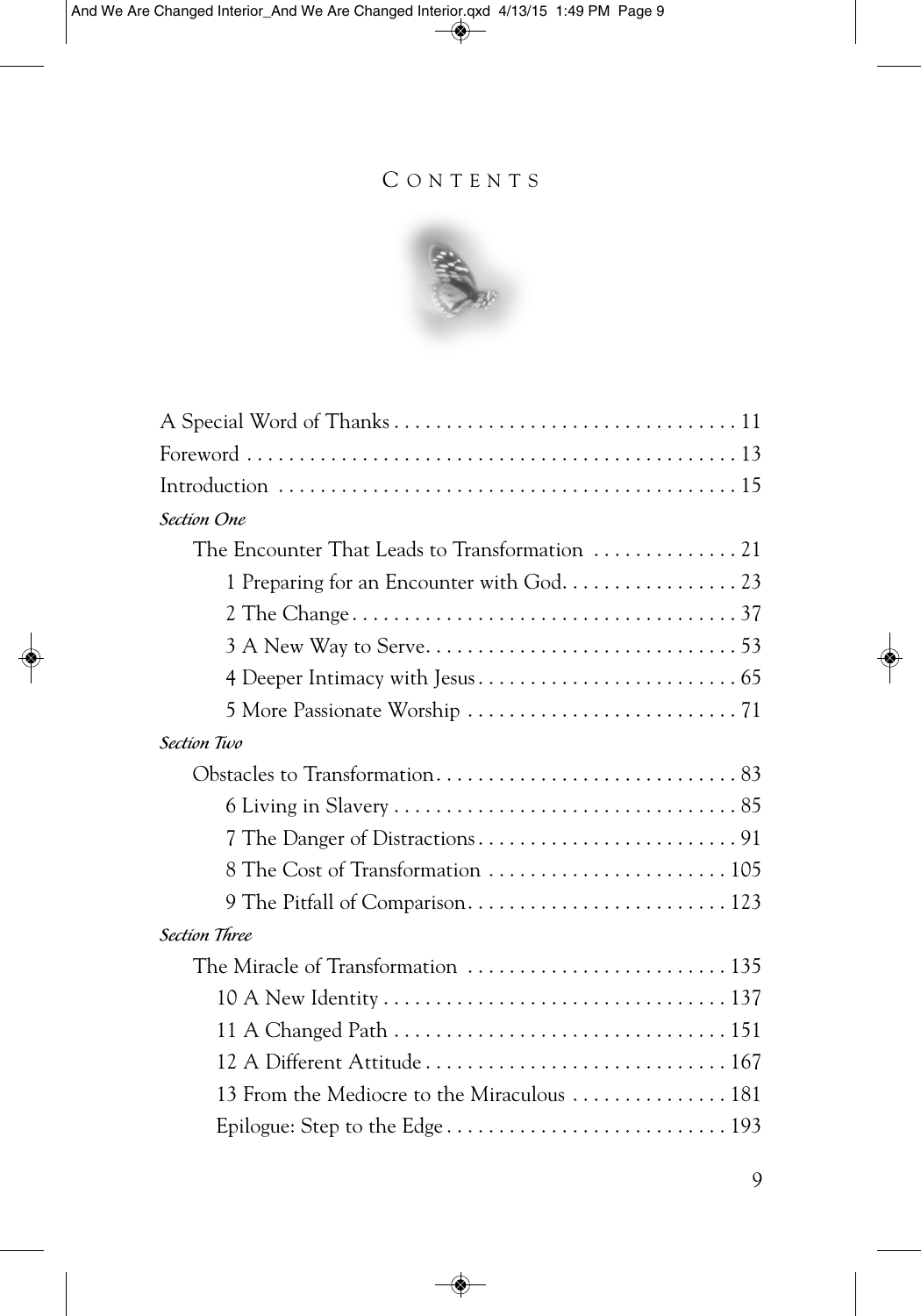#### C H A P T E R O N E



# **P**re p ari n g for an *Encounter* WITH GOD

*Six days before the Passover, Jesus arrived at Bethany, where Lazarus lived, whom Jesus had raised from the dead.*

*John 12:1*

**AFTER A PERSON ENCOUNTERS GOD,** she should be changed. His very presence should produce a foundational transformation in the life of the one who has met with Him. It is not enough for us to talk about what we have experienced. We should be living it out flamboyantly. This is what He expects of us. He has said in His Word, "Come out from them and be separate" (2 Corinthians 6:17). This is His call to us—to be changed as a result of our meetings with Him. But what does that change look like?

In John 12, Jesus pays a visit to His close friends sisters Mary and Martha and their brother, Lazarus. Jesus decided to share some time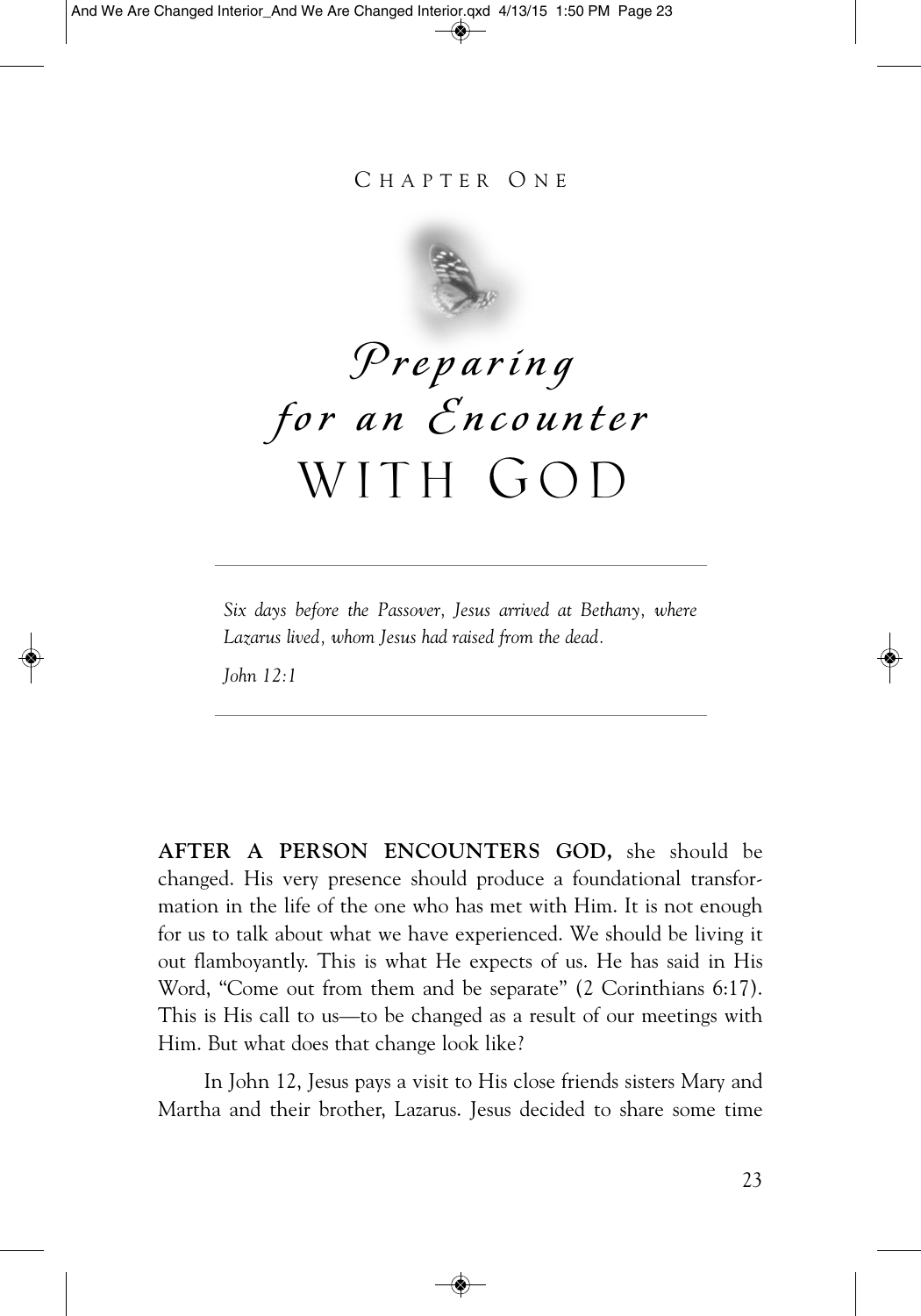with these beloved friends six days before the Passover Feast celebration. He might have wanted to visit them for several reasons. Realizing that His trials and subsequent conviction and crucifixion would soon take place, He may have wanted to spend time with His close friends before He died. Also, Bethany was a place of quiet rest for Jesus where He could escape from the demanding crowds for a while. At Passover, multitudes of people would be coming to see Him and vying for His attention. However, John 12:1 emphasizes what I imagine was His main reason for His visit to His friends. I am sure He wanted to inspect their lives, because this is "where Lazarus lived, whom Jesus had raised from the dead." The last time He had visited them, Jesus had performed a

The Lord is also watching us to see if we are any different after we have an encounter with Him.

 $\mathbb{R}^2$ 

radical miracle in their midst. God Himself had shown up, and He had raised Lazarus from the dead! An encounter like that should have changed them forever.

Mary, Martha, and Lazarus, as well as many other onlookers, had been privy to an astounding demonstration of Jesus' power and love for them, and now He had come back to visit. What would He find when He saw them next? Had His miracle altered their everyday lives? I believe Jesus was watching carefully to see how their lives had been changed and whether they were different as a result of what had happened during His previous visit. I believe that the Lord is also watching us to see if we are any different after we have an encounter with Him. I wonder if He is watching you right now to see whether this will be

just another book that you read and you go away the same or if this time you will be forever changed.

Steven Curtis Chapman is one of my favorite Christian recording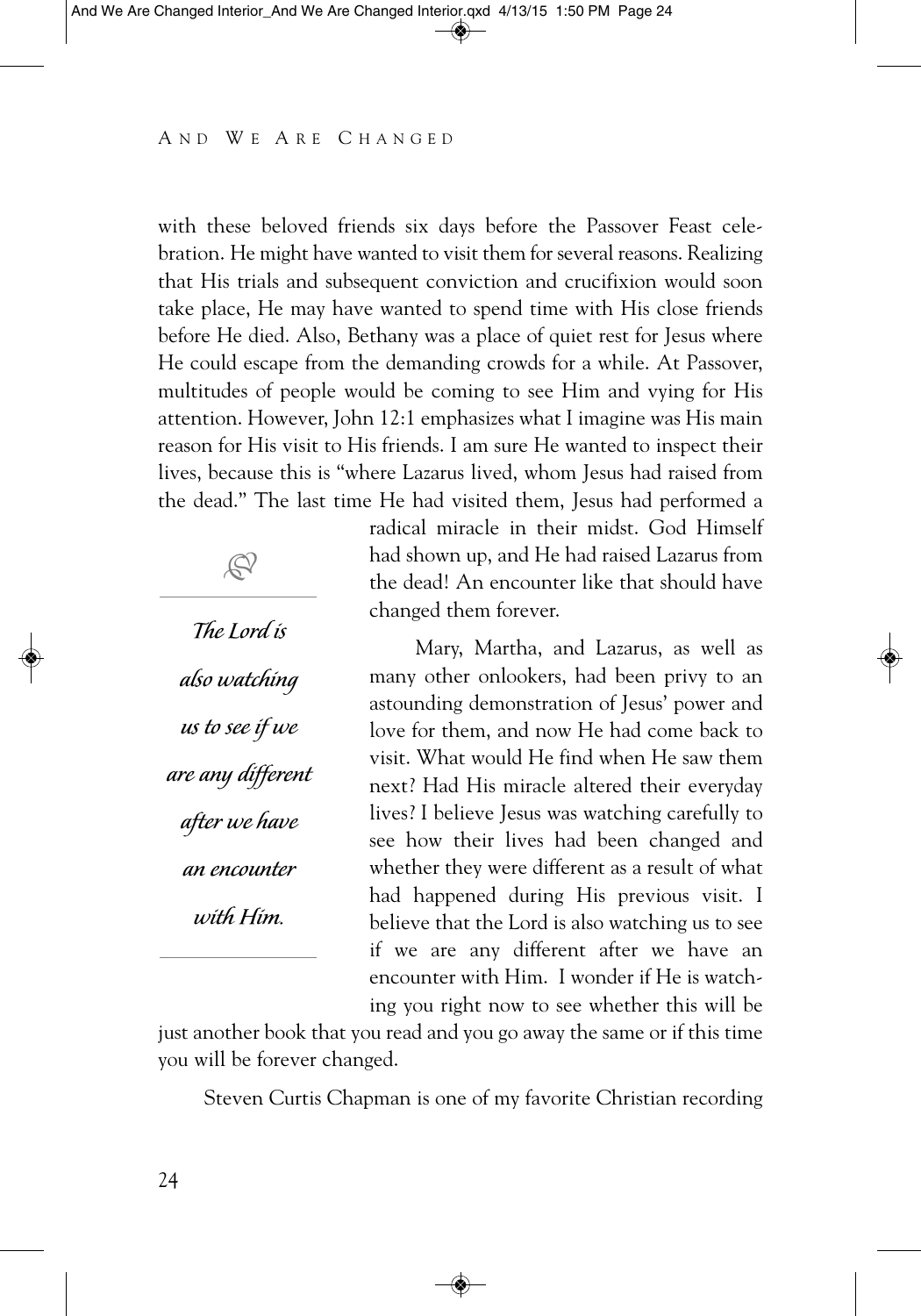artists. Not only is his musical talent incredible, but his lifestyle is also consistent with his message. I appreciate many of his songs, but my favorite is a song about the radical differences that should characterize a Christian's life. It is called "The Change." The song talks about how transformation is a choice. It's a lifestyle that boldly broadcasts to the world, "I am changed." Who cares about all the Christian paraphernalia we own and wear if we don't have the lifestyle to back it up? Why wear Christian t-shirts if our hearts underneath are not sold out for Christ? What difference does a Christian bumper sticker make if the person driving is as angry and bitter as everyone else on the road? What good is our Christianity if we are not different while here on earth? There should be some tangible, genuine evidence of a transformation. And when you and I encounter Jesus and recognize His hand moving in our lives, we should experience this radical change!

# Our Primary Calling

Our life's calling is to be different, to be changed. When you and I encounter His hand moving in our lives, there should be some physical evidence of His manifest presence. God's presence always brings about a transformation.

One of the most familiar pictures of the miracle of transformation in nature is a caterpillar. And if a caterpillar does have a life calling, what do you think it is? Well, it's certainly not to remain a caterpillar! The caterpillar's ultimate reason for living is to eventually become a butterfly. In preparing to write this book, I researched the process of metamorphosis—how a caterpillar changes or is metamorphosed into a beautiful butterfly. It's fascinating to learn how the caterpillar spends its life feeding; the more it consumes, the larger it grows. Each time it molts, or sheds its skin, it grows even larger until it is mature enough to begin to spin silk into a cocoon. A caterpillar may do many things in its lifetime—eating, molting, and learning to spin silk. However, all of that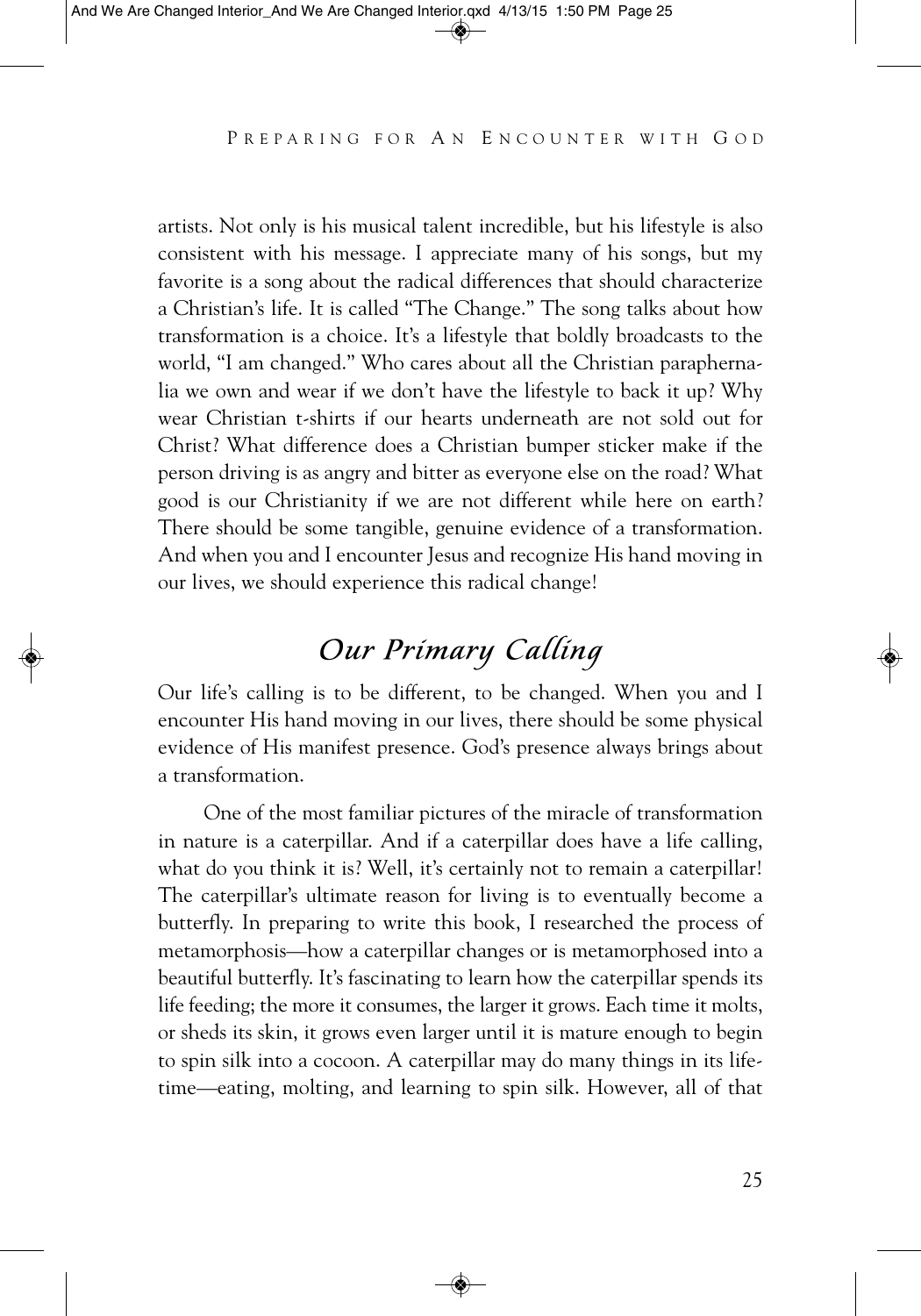activity is for one central purpose: to prepare to spread its wings one day and fly.

The Bible teaches that our primary calling in life is fellowship with God. "God, who has called you into fellowship with his Son Jesus Christ our Lord, is faithful" (1 Corinthians 1:9). You were created for

Our primary calling in life is fellowship with God.

 $\mathbb{R}^2$ 

the express purpose of living a life that is pleasing to and brings glory to God. Therefore, nothing you do that is not in line with that mission will bring you satisfaction, fulfillment, or freedom in this life. Even Jesus Himself knew this, and while He was here on earth, He neglected to do certain "good" things if they were not in direct keeping with His Father's specific instructions. We may play a number of different roles throughout the day—from caring for elderly parents, to balancing our children's after-school schedules, to meeting our spouse's needs and supervising a staff at work. However, those are all secondary call-

ings. Our primary calling in life is a love relationship with Jesus. God is calling you to focus on your primary calling. Encountering Him. Experiencing His presence in your life. Knowing Him. Falling more and more in love with Him. And when we do this, we can't help but be changed.

### Preparing Our Hearts

We don't have to invite God to encounter us; He is at work in our lives all the time. Showing His power. Showering us with grace. Sharing His love. The question is whether or not we'll open our eyes and recognize our encounters with Him. Many of us float through life and encounter God at different places, yet we are completely unaware of the miracle of His presence. It is only those who open their eyes and recognize the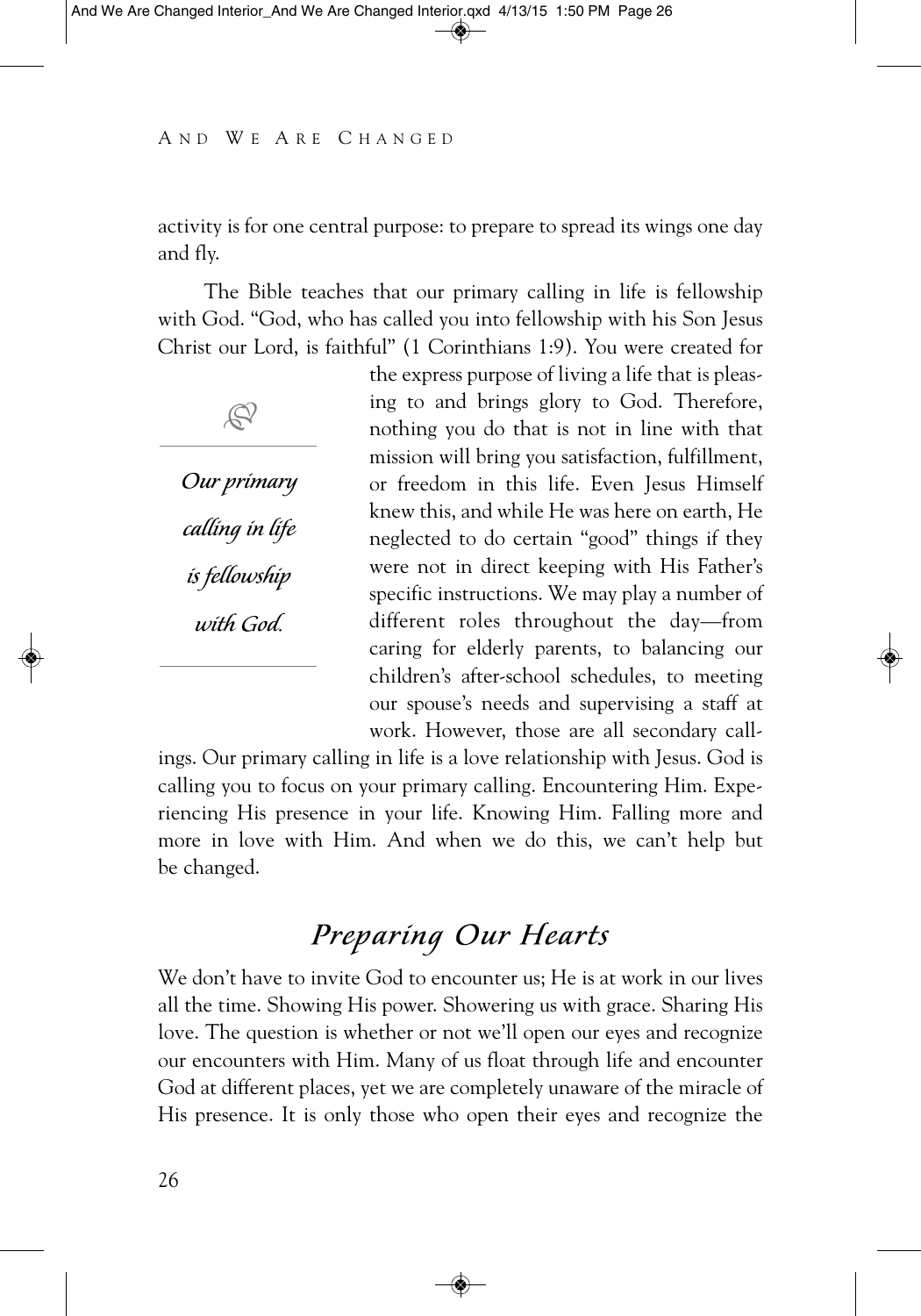encounter with God who truly benefit from these everyday occurrences and know what it's like to be changed.

What is their secret, the key to a transformed life? How do some bold believers pursue Christ with such passion that they receive the fullness of all that God is offering them in each encounter? I have discovered that it starts with preparation. People who encounter the Lord are those who take time to prepare their hearts to recognize and benefit from an encounter with God. We must cultivate our contact with Him on a daily basis in order to recognize His hand in an encounter. If we really want to change, we must seek God first, turn our attention to Him, and show Him we are serious about our relationship with Him. Mary and Martha had prepared themselves to encounter the Master. They were ready to receive from Him and experience true transformation.

> *Now a man named Lazarus was sick. He was from Bethany, the village of Mary and her sister Martha. This Mary, whose brother Lazarus now lay sick, was the same one who poured perfume on the Lord and wiped his feet with her hair. So the sisters sent word to Jesus, "Lord, the one you love is sick."*

> *When he heard this, Jesus said, "This sickness will not end in death. No, it is for God's glory so that God's Son may be glorified through it." Jesus loved Martha and her sister and Lazarus. Yet when he heard that Lazarus was sick, he stayed where he was two more days.*

*John 11:1–6*

Lazarus had become sick, and Mary and Martha had sent word to Jesus of their brother's illness. When their brother got sick, they went straight to Jesus with their situation. A heart that has learned to recognize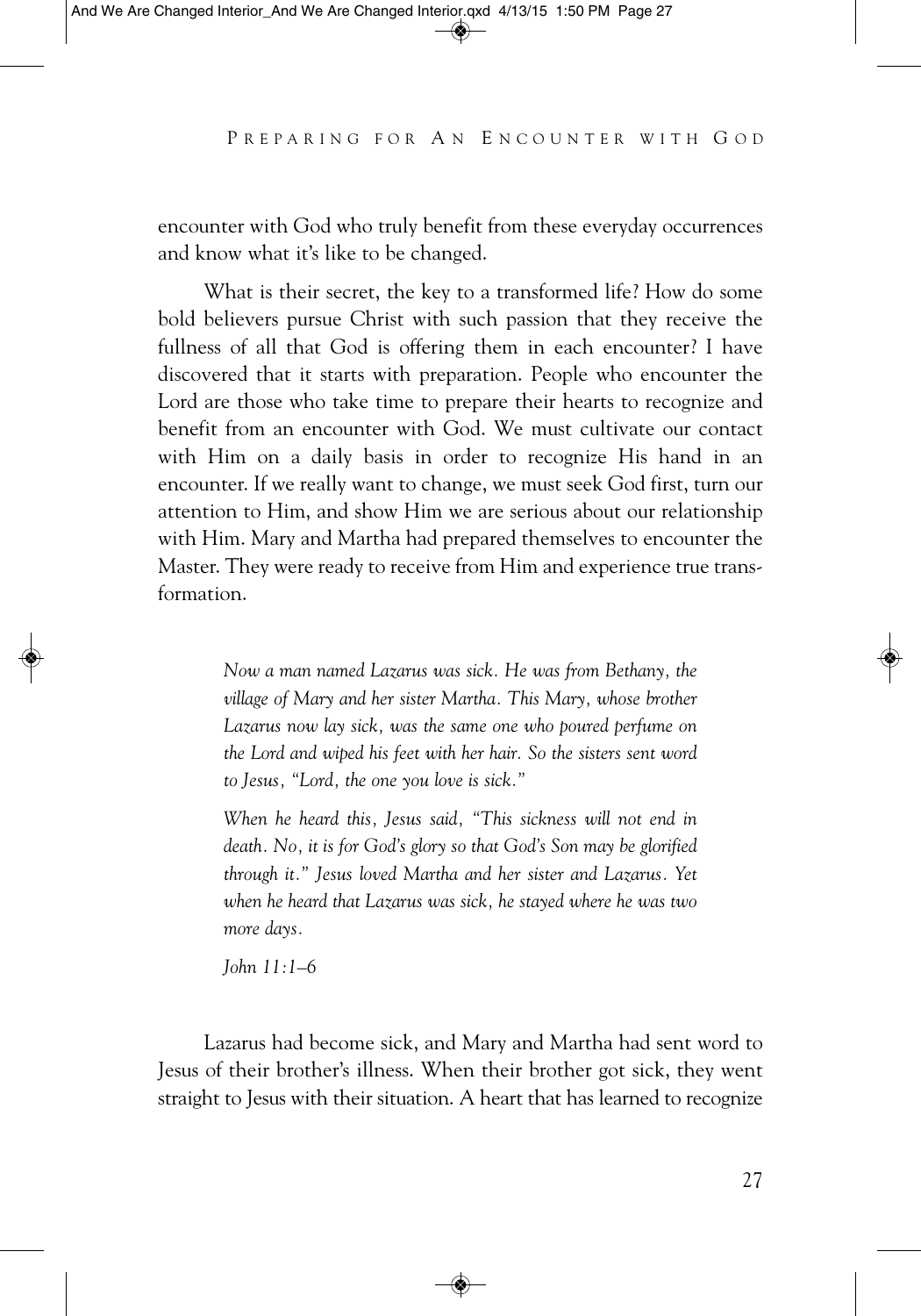and respond to an encounter with God has learned to seek Him first.

Notice the significance of the fact that Mary and Martha did not exhaust myriad other options before they finally decided to call on Him. He was their first and only option for help. When placed in a situation of fear and helplessness, their default position was that of calling out to God. They knew He was the only One who could truly answer them, so they didn't waste time looking for alternatives. Why would they waste time telling their problems to people who, at best, would be sympathetic to their circumstances but unable to do anything about them? They decided time was of the essence; they went straight to the only true Source of help: Jesus.

What is your Lazarus today? What situation in your life seems sick even unto death? Is it your marriage that is hanging on by a thread? Or



maybe your children or other family members are spiritually sick and in need of a touch from Jesus? Whatever your situation may be, let me ask you, "Who is your source of help?"

Often when we are in the midst of hard circumstances, we exhaust every option imaginable before we go to the One who not only hears and sympathizes with our plea but can also do something about it. Mary and Martha went to Jesus with their problem because they *expected* Him to come through for them. An expectant heart is one that calls out to the Lord first in times of need. It shows complete reliance on God. Expectancy is at the beginning of an encounter with God. I am convinced that the reason most of us don't go to God first with our problems is that we really

don't expect Him to come through for us. We don't fully believe that He will show up and act on our behalf.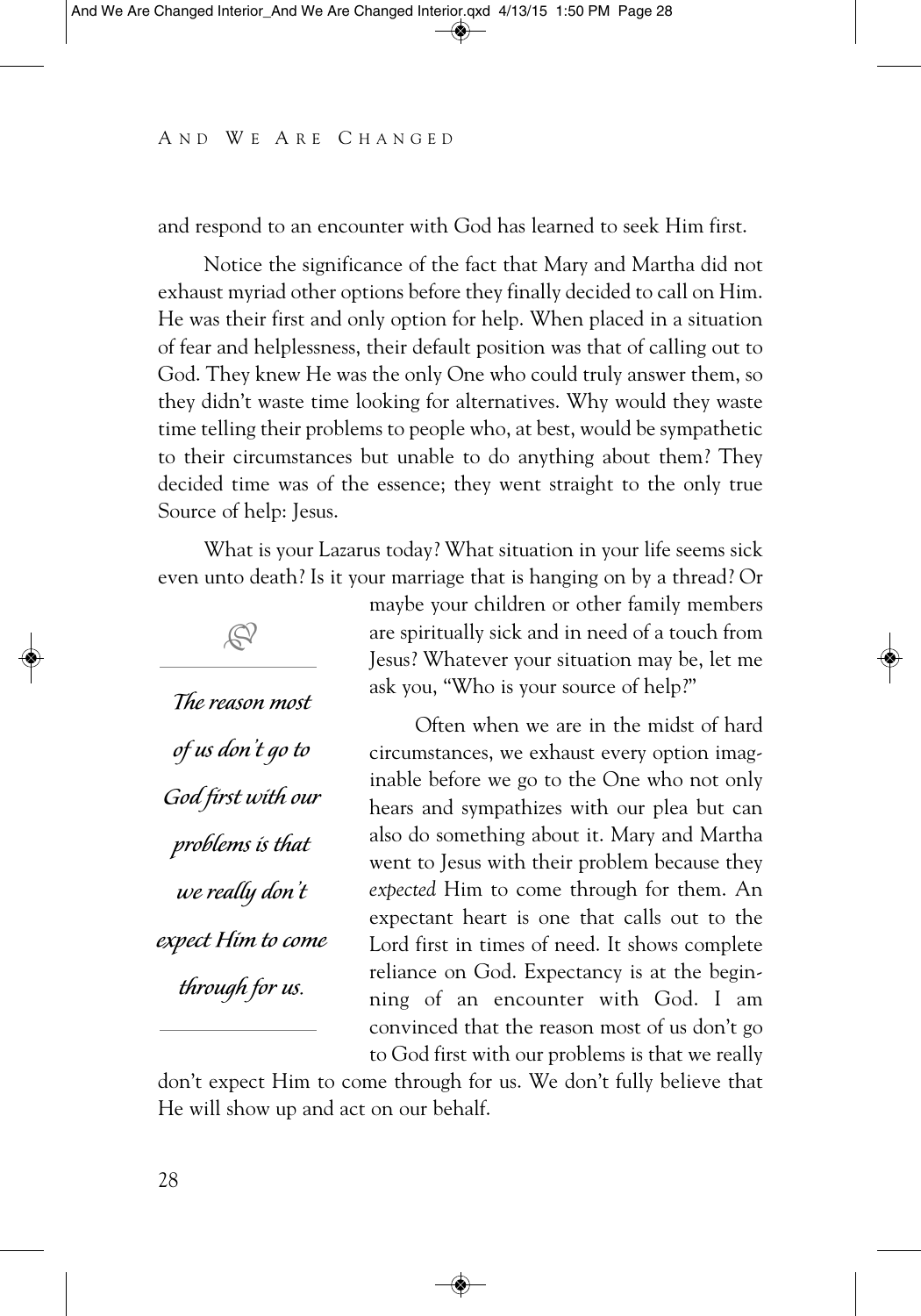When situations arise in our lives that leave us fearful and bewildered, we often find that instead of going to the Lord we revert to some natural tendency or a specific habit to soothe us. A businessman might become introspective and unconsciously isolate himself from his family, or a woman in turmoil may immediately call a friend to share her thoughts. Often the sound of thunder during a rainstorm will make spouses huddle together in bed or a child run to his parents' bed in the middle of the night. In situations that stir our fears, each of us reverts to different habitual reactions. This is what Satan wants. He wants us to fill our place of need with every conceivable comfort except the Lord. In these comfortable places, we find some sense of security.

Unfortunately, we don't even think twice before we head to our default positions. Before we are aware of what we are doing, we have picked up the phone, snuggled next to our spouse in bed, or eaten that whole carton of ice cream! We need to learn to seek Jesus first. This must become our default position. I have decided that when I have a need in my life, I don't want to waste time. I want to see some results! That means I need to go to Jesus—better now than later, for time is too short.

# Making Time

Not only must we seek Jesus, but we must also be deliberate in our approach. I am often amazed at how rushed and hurried the congregation seems when they come into Sunday morning service. I have done it myself. We come to church so tired from our week at work and worn thin from struggling with our families that morning. With sweat on our brows, it seems all we can do is collapse in the pew and await the sermon. We dread any part of the service that requires our participation because we just want to sit and soak. We have not taken the time to quiet our hearts or spirits. We are not prepared for the worship of a great Lord. We are just glad to be able to sit down. How dare we rush in to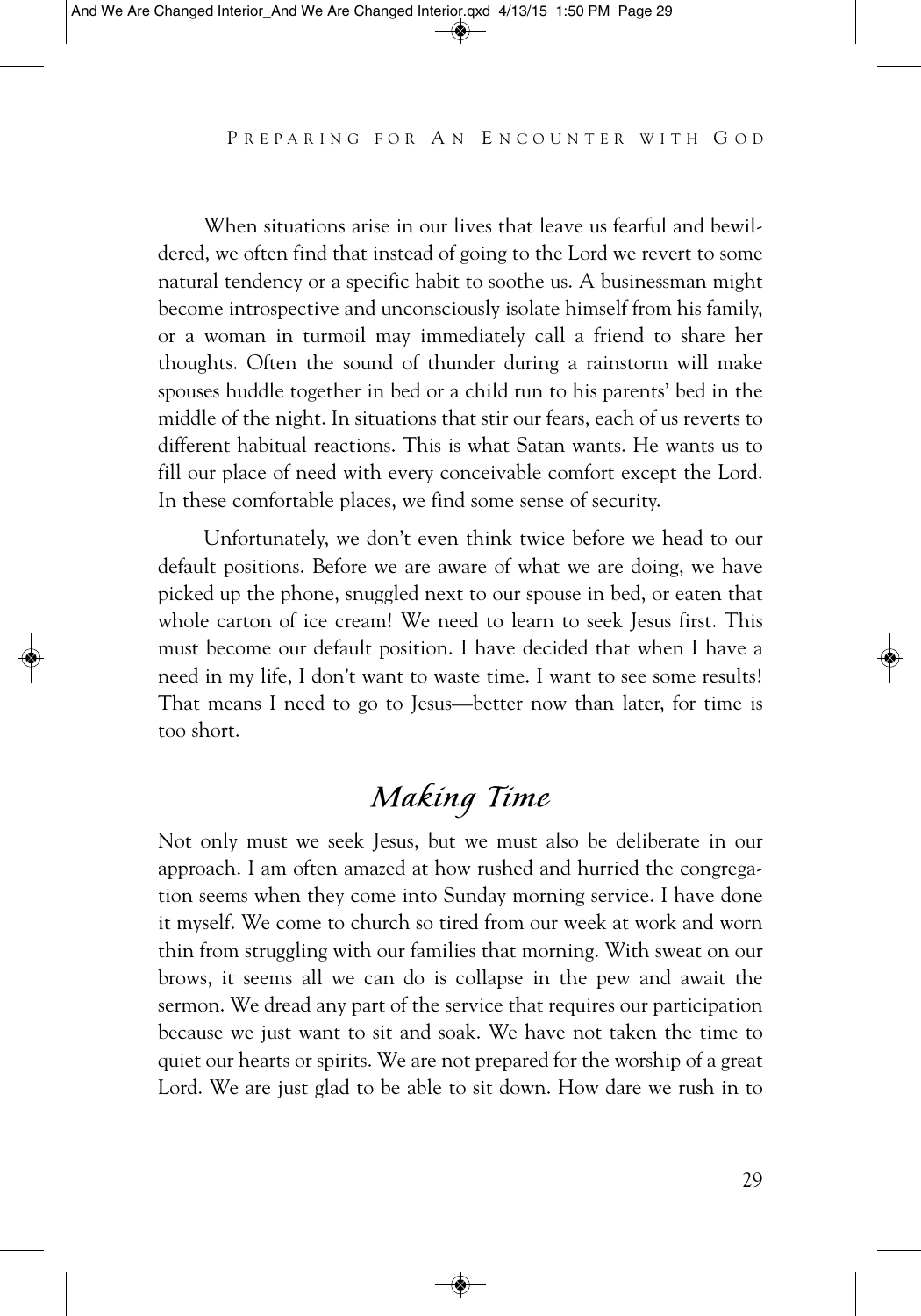worship the King of kings and Lord of lords in this manner! He deserves better than that, doesn't He?

I recall my mother asking me on several occasions when I came to worship half-prepared, "Priscilla, would that be your attitude if you were going to visit the president of the United States? If that is not how you would treat the president, then that is certainly not how you should treat the Lord." This principle applies not only at church but in our private worship as well. Is your quiet time something you fit in at the tail end of the day, if you are not too sleepy? Is it something you do in your car on your way to work, one eye on the road while the other is on a verse or two for the day? Or maybe you justify your lack of personal study by listening to your favorite radio pastors throughout your workday. Their ministry is pertinent and extremely beneficial to the body of Christ, but Jesus wants personal time alone with you. I enjoy writing books and speaking, but I would never want this book or any other to take the place of your own personal study. You might incorporate reading materials into your special time with Him, but it should never replace your firsthand experience in the Word of God.

The Holy Spirit's job is to reveal very specific things to you through the Word that will "guide you into all truth" (John 16:13). Personal Bible study gives the Spirit a chance to work God's truth inside you. Do not allow the ministry of others to serve as your crutch. It's time for you to stop depending on "hand-me-down truth"—listening to and depending on what He has revealed to someone else. You have a spiritual right to receive firsthand revelation straight from the Lord. In order to make this happen, you and I have to prepare. You are going to have to schedule time with the Lord. Time to be still and quiet and clear your thoughts from the day. Time to make your way slowly and deliberately into the presence of the Lord, affording Him your full attention.

About four mornings a week, I arise at 5:30 A.M. to meet some friends for a morning run. I get up out of my warm, comfortable bed and brace myself for the cold, uninviting winds outside. I deliberately and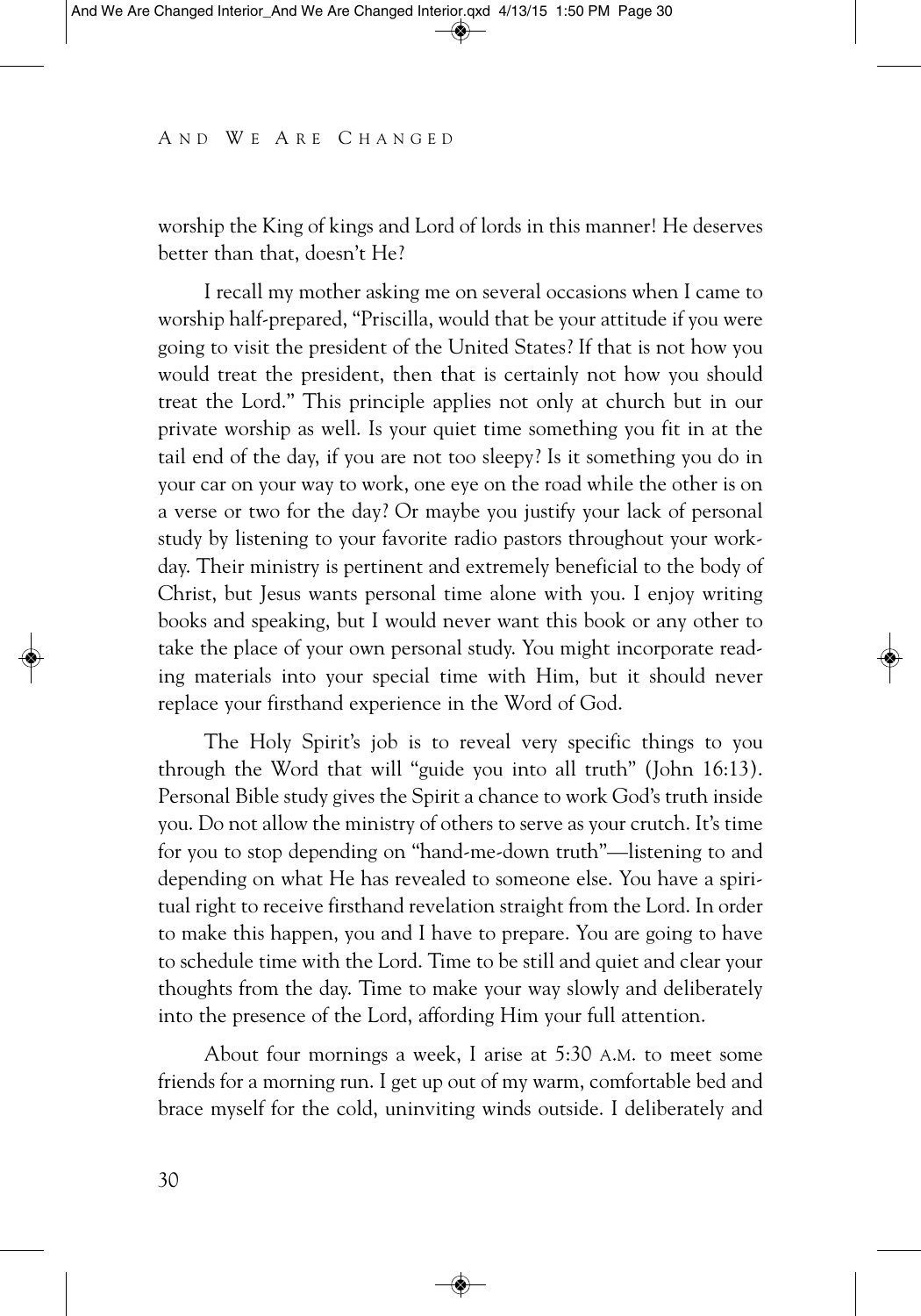cautiously set my alarm clock so that I wake up on time to exercise my body before the sun even rises. I do all of this work because I like the

 $\mathbb{S}^2$ 

You and I always make time for what is important to us.

benefits of exercise. I like these benefits enough to make sure that exercise is a part of my day. In fact, it is so important to my friends and me that we don't schedule it at the end of the day; rather, we make it the first item on our list of things to do. We know that if we wait for the afternoon, we may be too tired or consumed with other things to remain committed.

You and I always make time for what is important to us, and we let other things slide. If you make time to spend with your significant other, make time for a meeting with your boss, make time to read your favorite novel or

read to your kids before bed, then you have time to spend with Jesus. You just have to decide what is more important.

# Turning Our Eyes upon Jesus

If we are really serious about our relationship with Jesus and His work in our lives, we must give Him our full attention, as Mary and Martha did. This lifts the veil from our eyes so that we can behold the encounters that we have with Him every day. Hundreds of years before Jesus even walked the earth, King Jehoshaphat had the right idea. When he was king over Israel, he found himself in a precarious position that caused him great anxiety. He was surrounded on all sides by an army that wanted to destroy the entire Jewish nation. As militarily strong as Israel had been in the past, he was still conscious of his inability to fight this war alone. He knew that unless Israel received some supernatural help, it was all over.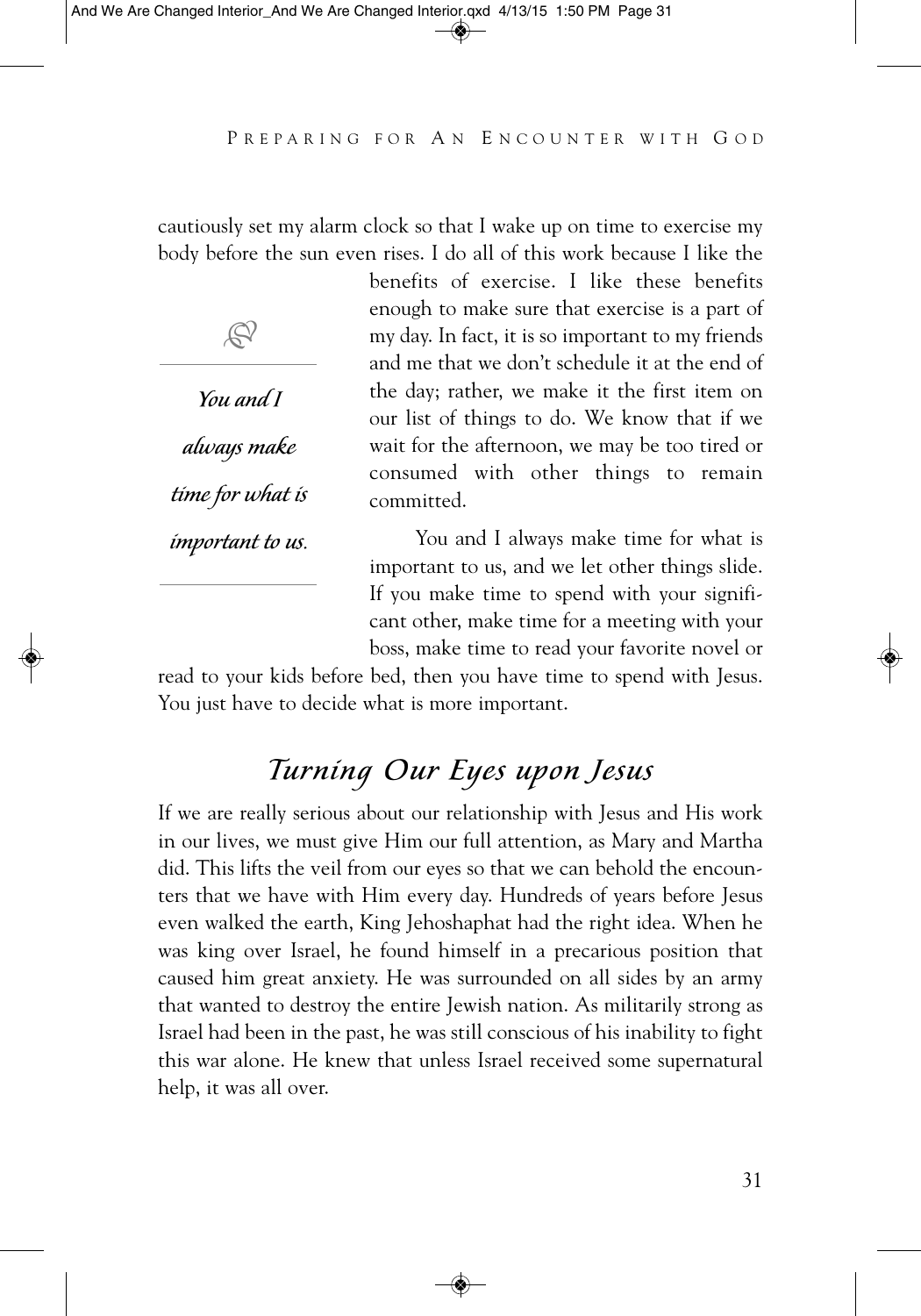When Jehoshaphat heard the news of the impending danger, he did not withdraw from the masses, call a friend, or find refuge by snuggling up to his spouse for comfort. His default position was on his knees. "Alarmed, Jehoshaphat resolved to inquire of the LORD" (2 Chronicles 20:3). Just as Mary and Martha did centuries later, his natural tendency was to turn his attention to God. Here was the greatest man in Israel, the king, with anything and everything at his disposal, yet the Lord was the first and only thing that captured his attention in a time of fear. He sought the Lord because he knew God was the only one who could rectify his situation. He had incorporated his communication with God into the fabric of his life so that it was immediately on his mind when he became afraid. Years of complete reliance on God had formed this habit. It wasn't a spur-of-the-moment decision. He had formed the habit of turning his attention to God early, so it was a natural and normal tendency for him during a crisis.

What a lesson we can learn from this man who chose God over all else! We should always go to the Lord in prayer to show our complete reliance on Him. We should go to Him first, not after all of our other resources have been tried and have failed. We must be desperate for God and seek Him earnestly. King Jehoshaphat and Mary and Martha resorted to a default position on their knees, calling out to the Master for help.

## Desperate for God

Jehoshaphat was so serious about his desire to see the Lord supernaturally come through for him and the people of Israel that he even went a step further. Second Chronicles 20:3–4 says, "He proclaimed a fast for all Judah. The people of Judah came together to seek help from the LORD."

Fear draws us to the point of total desperation. We have to be so desperate for the Lord to work in our lives that we not only turn our attention toward Him, but we also do whatever is necessary to make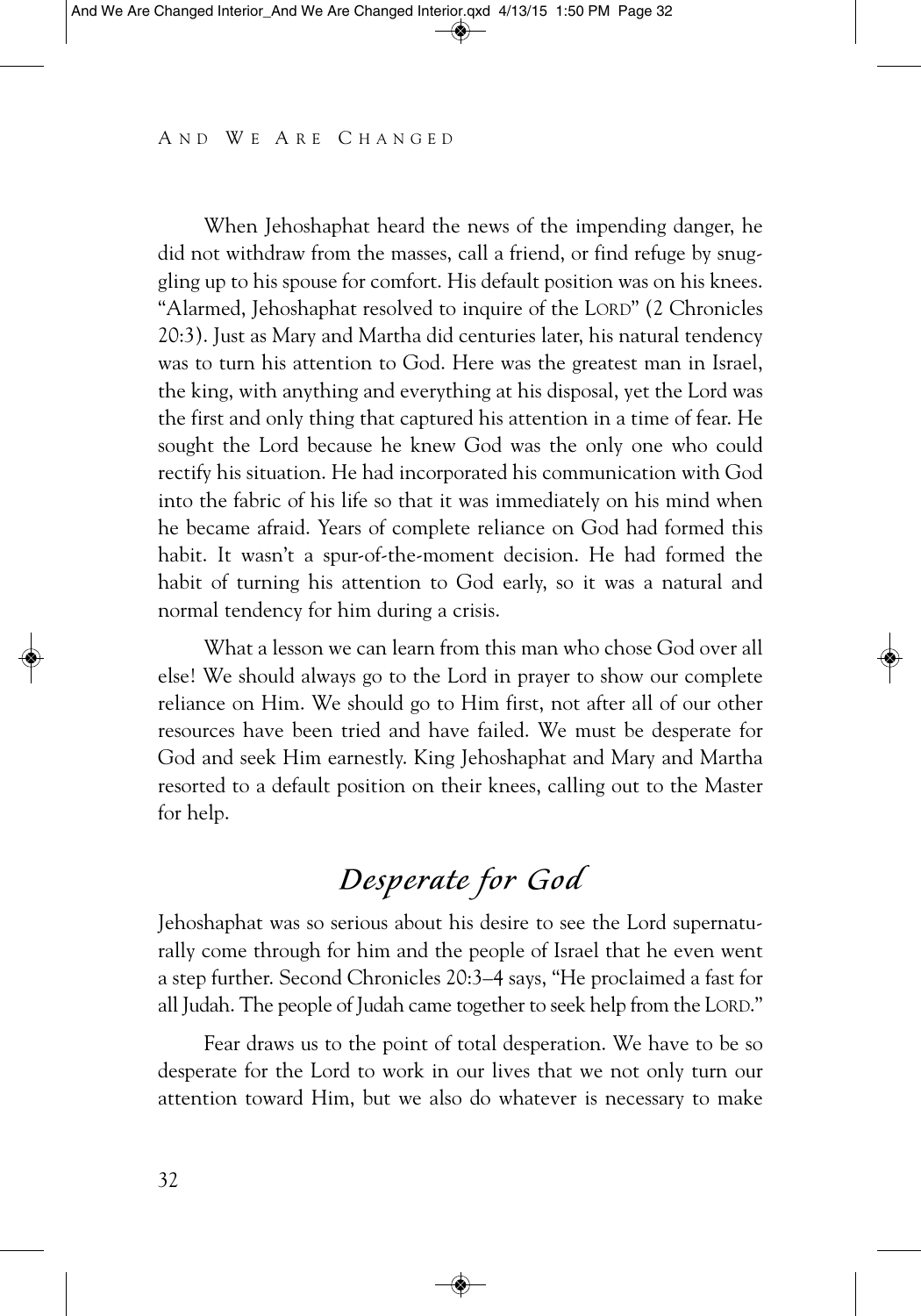sure that He turns His attention toward us! To fast is to deny the needs of the flesh for a greater need of the spirit. It shows the Lord that you are serious about your request for His help and that you are willing to



It's time for

us to be hungry

for God.

give up something you desire to ensure God's hand in your situation. It's time for us to be hungry for God. Blessed are those who hunger and thirst for righteousness, for they will be filled (Matthew 5:6).

Traditionally, Christians give up food, but you can also give up television, movies, certain books, or even chocolate for a season.

The point is to give up something that you long for to show the Lord that you do not take His involvement in your situation for granted.

The Lord declares that when you and I proclaim a fast in our lives, "'Then your light will break forth like the dawn, and your healing will quickly appear; then your righteousness will go before you, and the glory of the LORD will be your rear guard. Then you will call, and the LORD will answer; you will cry for help, and he will say: Here am I"" (Isaiah 58:8–9). The Lord takes it seriously when His children fast. If you want to encounter God like never before, then show the Lord that He is indeed more important than another priority in your life.

My husband, Jerry, recently made a decision that humbled me. He said he felt the Lord calling him to fast about a few things, such as our family, clear direction in the future, and upcoming career decisions. Most important, he wanted the Lord to galvanize a healthy fear and love for Him in his life. I told my husband that he should do it, thinking he meant a normal fast of food for three days. However, what my husband told me next startled me. He said that he felt the Lord calling him to fast not only food but also to fast his "life." He felt the Lord calling him to get away from his job, the comfort of his home, telephone,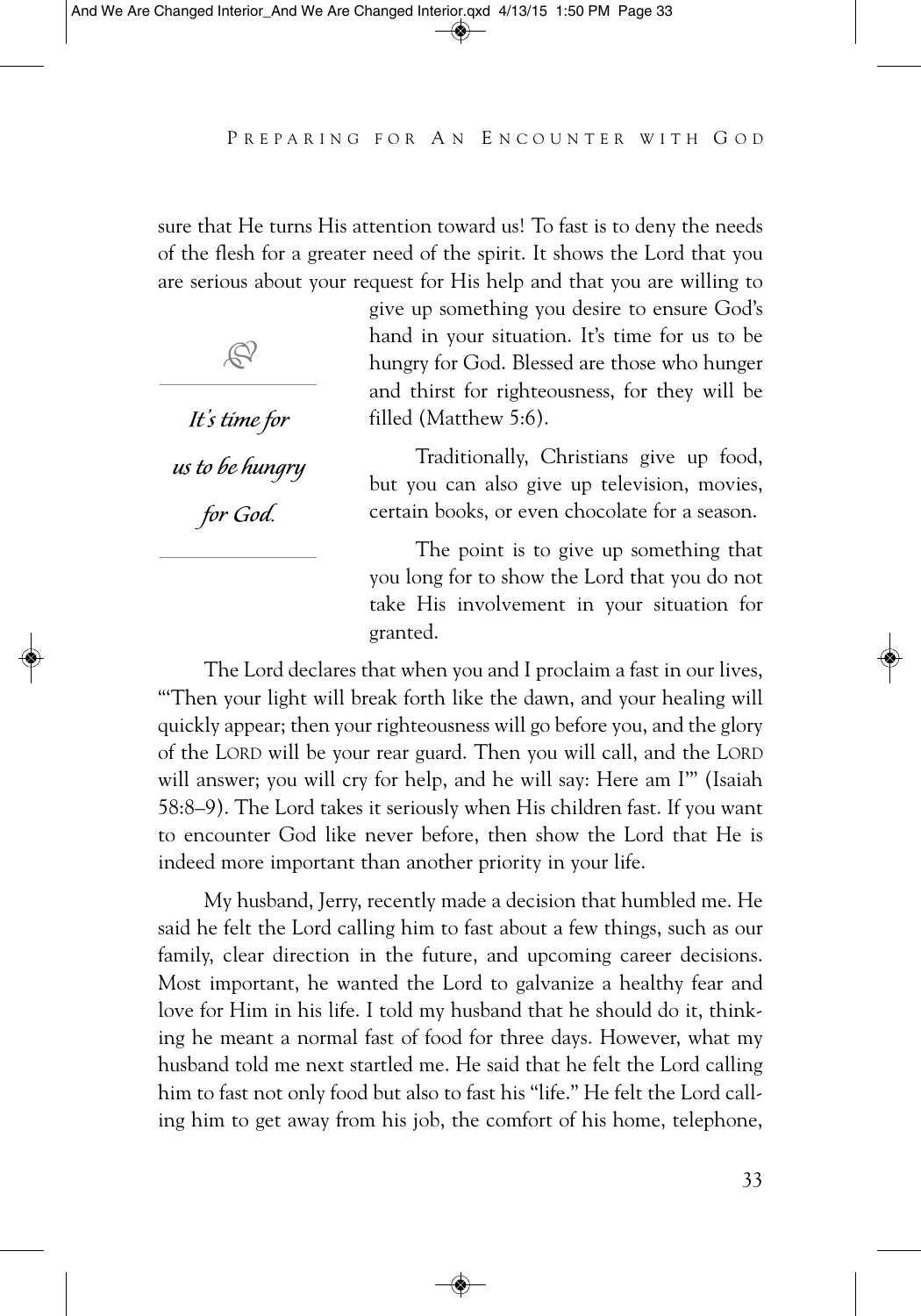television, computer, food, and me too! He sensed that God wanted him to go to an undisclosed location where there were no comforts, no distractions, and no food for three days just to spend some time alone with the Lord and to hear His voice.

I must admit that I tried to make sure he had really heard the Lord on this! I thought that surely twenty-four hours would be sufficient. Three days seemed a little excessive. For a people-oriented person like me, that seemed like an impossible task. No connection with the outside world for three whole days?! However, Jerry was steadfast in his decision, and for three days he spent time alone with the Lord.

Jerry wanted to capture the Lord's attention, and the depth of his desire to hear from Him meant taking extreme measures. He was

Satan knows that ifyou ever see the Lord in His fullness you will be changed and useless for him.

 $\mathbb{S}^2$ 

desperate! It was tough, but he was willing to give up all of those things because of his greater desire to hear from God. I am still humbled by this man who so loves the Lord that he was willing to do whatever it took to capture His attention. Jerry didn't want to waste time talking to anyone about his problems; he just wanted to hear from his Master. And hear from Him he did.

Upon my husband's arrival at the hotel where he chose to stay for those three days, he was surprised to hear a knock on the door. He was shocked since he hadn't told anyone where he would be. He opened the door to find that the hotel had sent up a complimentary basket of fruit. They left that tempting and succulent basket outside the room of a man on a three-day fast! It was apparent to my husband that the

devil was doing his best to keep him from fasting and thus receiving the fullness of what the Lord had to offer him. Please be aware that Satan